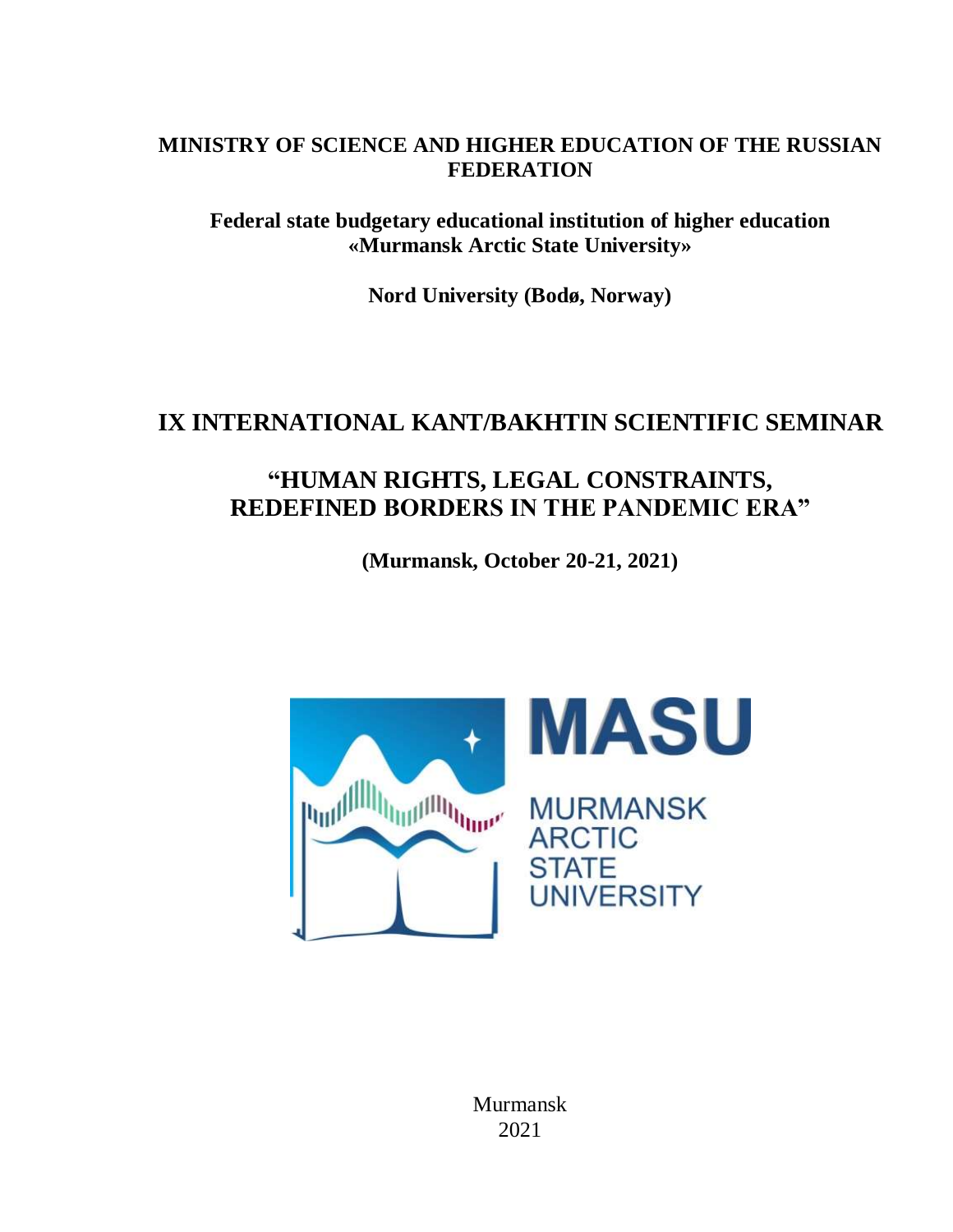# **ORGANIZING COMMITTEE OF THE SEMINAR:**

**Vinogradov Andrei**, Doctor of Philosophy, Professor, Director of the Social and Humanities Institute of the Murmansk Arctic State University (*Chairman*);

**Sautkin Alexander**, PhD in Philosophy, Associate Professor of the Department of Philosophy and Social Sciences, Murmansk Arctic State University (*Head of the seminar working group*);

**Methi Jan Selmer**, Associate Professor of the Centre for Practical Knowledge at the Nord University (Bodø, Norway);

**Nikiforova Basia**, Doctor of Humanities, Associate Professor, Senior Research Fellow at the Lithuanian Culture Research Institute (Vilnius, Lithuania);

**Bieńkowska Małgorzata**, Dr. hab., Professor, Director of the Institute of Sociology, University of Białystok (Białystok, Poland);

**Mester Béla**, PhD in Philology, PhD in Political Philosophy, Senior Research Fellow of the Institute of Philosophy, Research Centre for the Humanities (Budapest, Hungary).

# **WORKING LANGUAGE OF THE SEMINAR**: English

**Contact person**: *Alexander Sautkin* (Head of the seminar working group), PhD in Philosophy, Associate Professor of the Department of Philosophy and Social Sciences, Murmansk Arctic State University (Russia). E-mail: [sautkin72@mail.ru](mailto:sautkin72@mail.ru)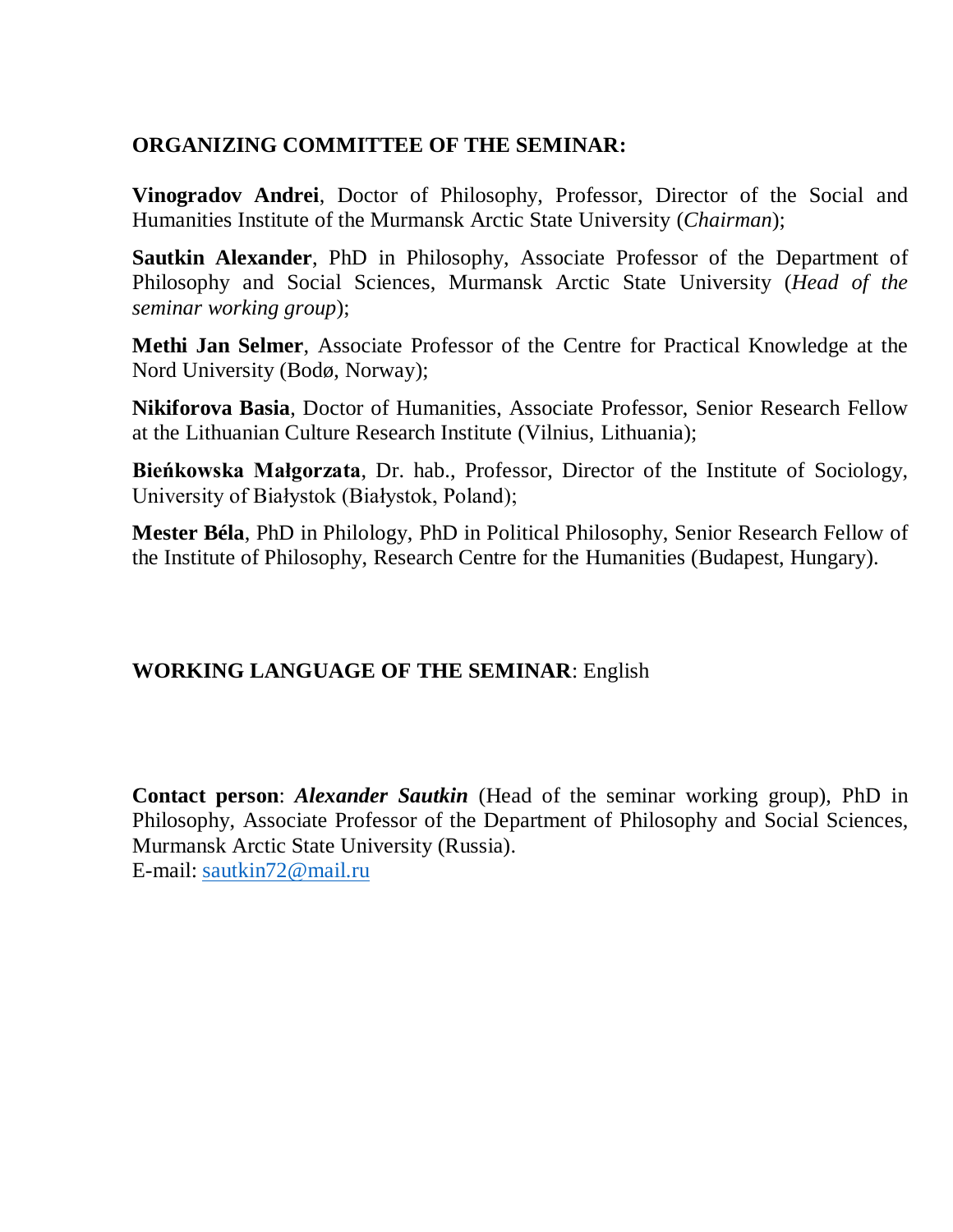# **20 October 2021**

#### *(Zoom platform)*

# **Start at 10.00 Moscow time 10.00 Vilnius time 09.00 Central European Time (CET): Warsaw, Budapest, Bodø 08.00 Lisbon time**

### **Welcome speeches and plenary session 10.00 Moscow time**

# $10.00 - 10.20$ **Welcome speeches**

**Galina Zhigunova,** *Doctor of Sociology, Head of the Department of Philosophy and Social Sciences, Murmansk Arctic State University (Murmansk, Russia)*

**Jan Selmer Methi,** *Assoc. Prof. of Centre for Practical Knowledge, Nord University (Bodø, Norway)*

## **Session 1. Borderology as a Project for the Future**

 $10.20 - 10.40$ **Gábor Kovács,** *PhD, Senior research fellow, Research Centre of Humanities, Institute of Philosophy (Budapest, Hungary).* **Self-construction in the World Web and the borders of freedom in pandemic times**

 $10.40 - 11.00$ **Basia Nikiforova**, *Doctor of Humanities, Senior Research Fellow at the Lithuanian Culture Research Institute (Vilnius, Lithuanian).*

**European Borders in Pandemic Times: Paradigmatic Changes**

11.00 – 11.10 *coffee break*

# **Session 2. The Contours of a New (Post)Pandemic Reality**

 $11.10 - 11.30$ 

**Nadezda Golik**, *Doctor of Philosophy, Prof., Saint Petersburg State University (Saint Petersburg, Russia).* 

**"Alphabet" of Borderology: the question of what is Enlightenment?**11.50 – 12.15 short discussion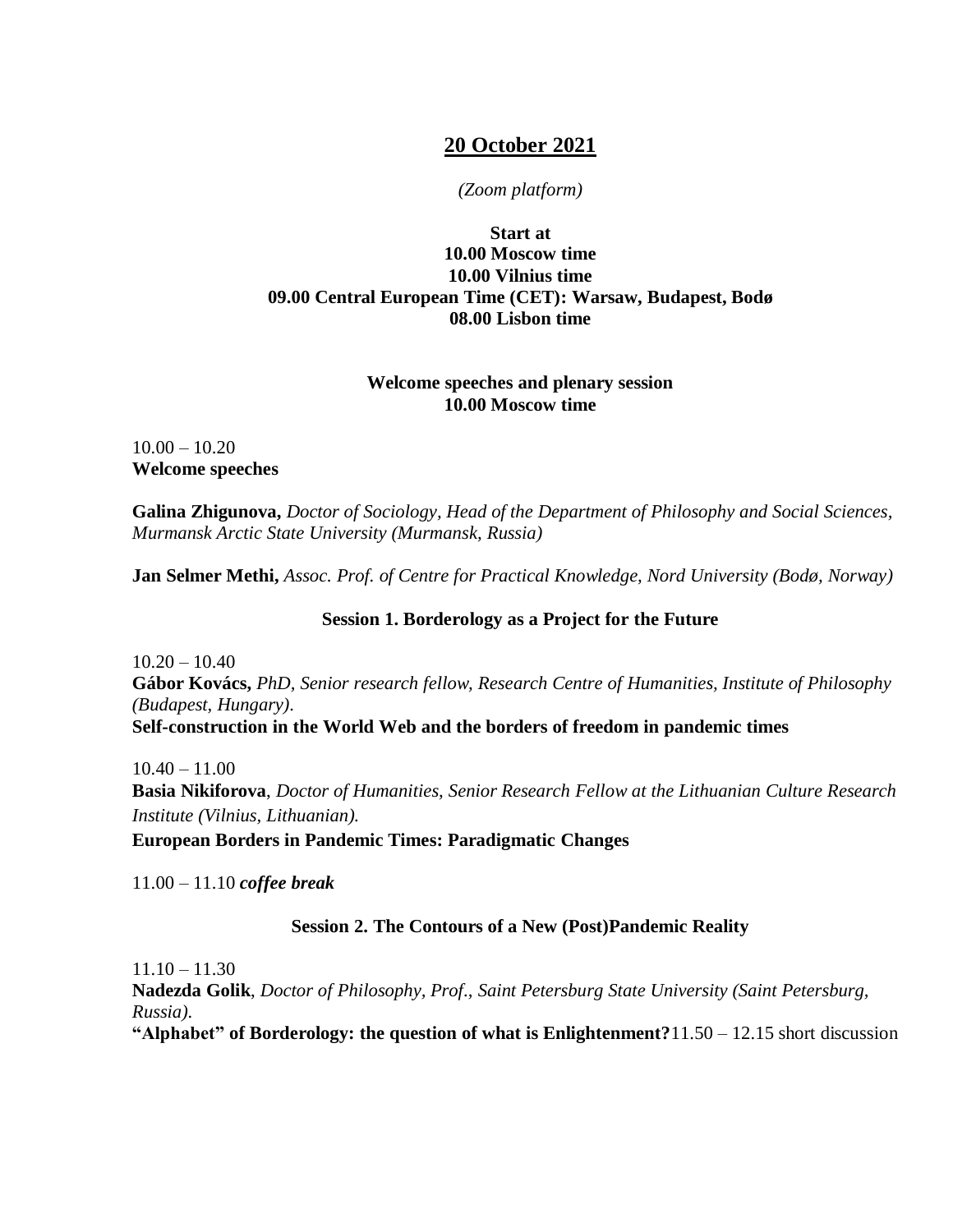$11.30 - 11.50$ 

**Katarzyna Winiecka**, *PhD., Institute of Sociology, University of Bialystok, Poland;* **Małgorzata Dziekońska**, *PhD, Institute of Sociology, University of Bialystok*, *Poland*. **The Migrants, the "Stayers", and the New Borderlands in the Time of Covid-19 Pandemic and Brexit.**

 $11.50 - 12.10$ **Béla Mester**. *PhD, Senior Research Fellow, Research Centre of Humanities, Institute of Philosophy, Budapest, Hungary*. **A Russian Kitchen Public Realm: Privacy and Scholars' Life-World – Reloaded**

12.10 – 12.20 *short discussion* 12.20 – 12.30 *coffee break*

#### **Session 3. Space and Borders in the Pandemic Context**

 $12.30 - 12.50$ 

**Borbála Jász**, *Assoc. Prof., Dr., Kodolányi János University & Institute of Philosophy, Research Centre for the Humanities, Budapest, Hungary.*

**How does the pandemic invalidate the sociological definition of the city?**

 $12.50 - 13.10$ 

**Eduardas Spiriajevas**, *PhD, Assoc. Prof., Center for Social Geography and Regional Studies, Klaipeda University, Lithuania.*

**New Economic and Cultural Biases of Strategic Development in Lithuanian-Polish Cross-Border Functional Area under the Impact of Pandemic and Migrations**

 $13.10 - 13.30$ 

**Rui Alexandre Castanho,** *Faculty of Applied Sciences, WSB University, Poland; VALORIZA - Research Centre for Endogenous Resource Valorization, Polytechnic Institute of Portalegre, Portugal.* **The Fourteen Critical Factors for Regional Development in Borderlands: Focusing on European Cross-Border Cooperation (CBC) Areas**

13.30 – 14.00 Discussion

#### **IN ABSENTIA:**

**Andrei Sergeev,** *Doctor of Philosophy, Professor, The Herzen State Pedagogical University of Russia (St. Petersburg).*

**The Phenomenon of the Border and the Pandemic.**

**Inna Ryzhkova**, *PhD in Pedagogy*, *The School with advanced study of German (St. Petersburg)*, **Lada Sergeeva,** *The Herzen State Pedagogical University of Russia (St. Petersburg)*. **Communication – contacts – dialogue: the transformation of the education during the pandemic.**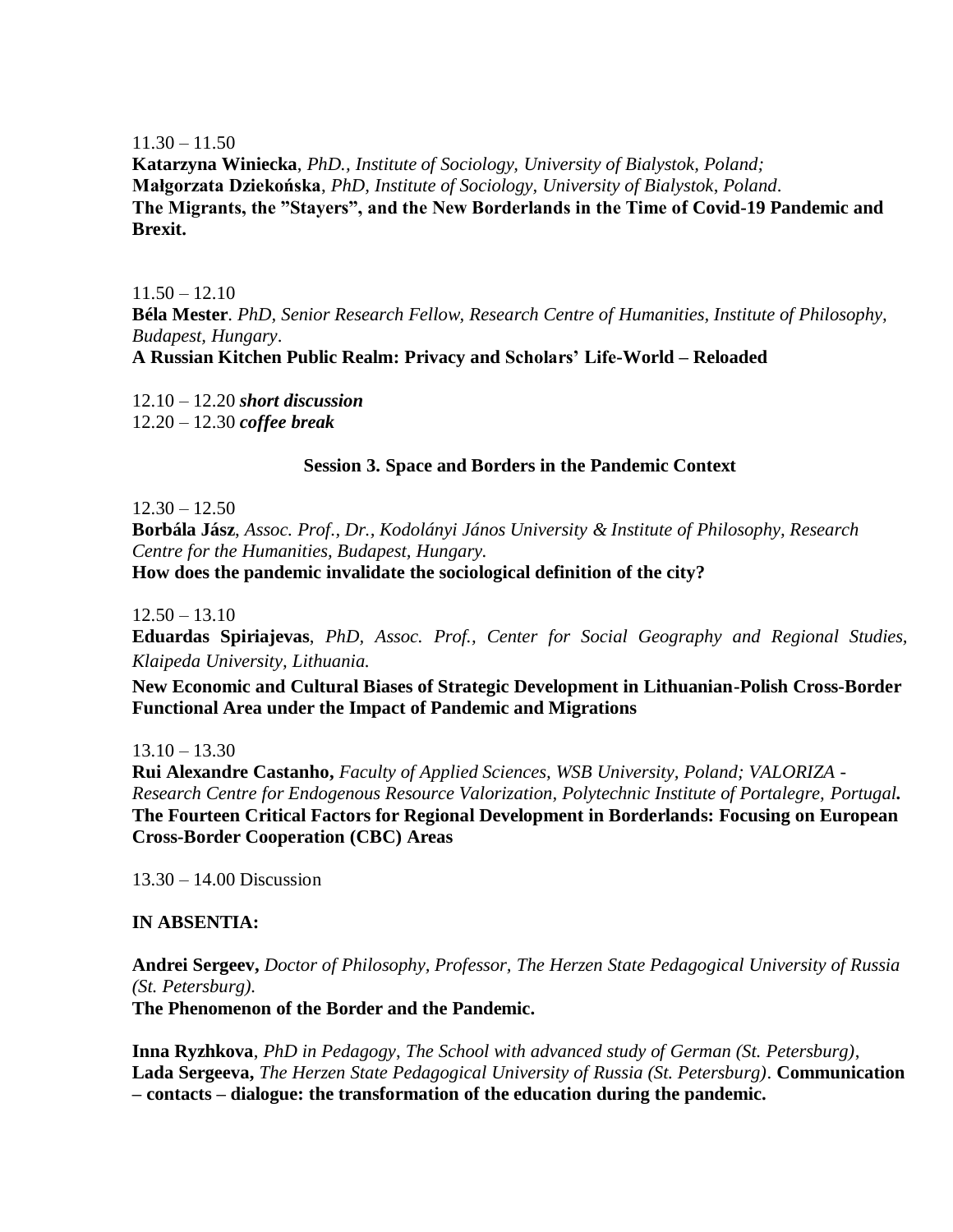# **21 October 2021**

### *(Zoom platform)*

# **Start at 10.00 Moscow time 10.00 Vilnius time 09.00 Central European Time (CET): Warsaw, Budapest, Bodø 08.00 Lisbon time**

## **Session 4. Legal and ethical aspects of the fight against the coronavirus pandemic**

 $10.00 - 10.20$ 

**Dawid Bunikowski**, *Dr., University of Eastern Finland (Joensuu – Kuopio, Finland); Professor, the State University of Applied Sciences in Wloclawek (Poland)*

Philosophy of law about axiology of limitations of both rights of people and competencies of self**government in the Covid-19 pandemic**

 $10.20 - 10.40$ **Jon A. Lindstrøm**, *PhD in philosophy, Associate professor, Centre for Practical Knowledge Nord University* **Vaccine Passports and the Ethics of Border Control**

 $10.40 - 11.00$ 

**Alexei Kuzmin**, *Candidate of Law, Associate Professor at the Department of Law, Murmansk Arctic State University*

#### **Human rights and the Coronavirus Pandemic**

 $11.00 - 11.20$ 

**Andrei Kopylov,** *PhD in Philosophy, Assoc. Prof of Department of Foreign Languages, Murmansk Arctic State University.* 

**Education in the Time of a Pandemic: towards a Hermeneutics of Closed Borders and Travel**

11.20 – 11.30 *short discussion* 11.30 – 11.40 *coffee break*

### **Session 5. Philosophical and Anthropological Dimensions of the Pandemic Crisis**

 $11.40 - 12.00$ 

**Anna Barcz**, *PhD in Literature, PAN, Institute of Literary Research (Warsaw, Poland)*. **Nature without Borders in the Post-pandemic World**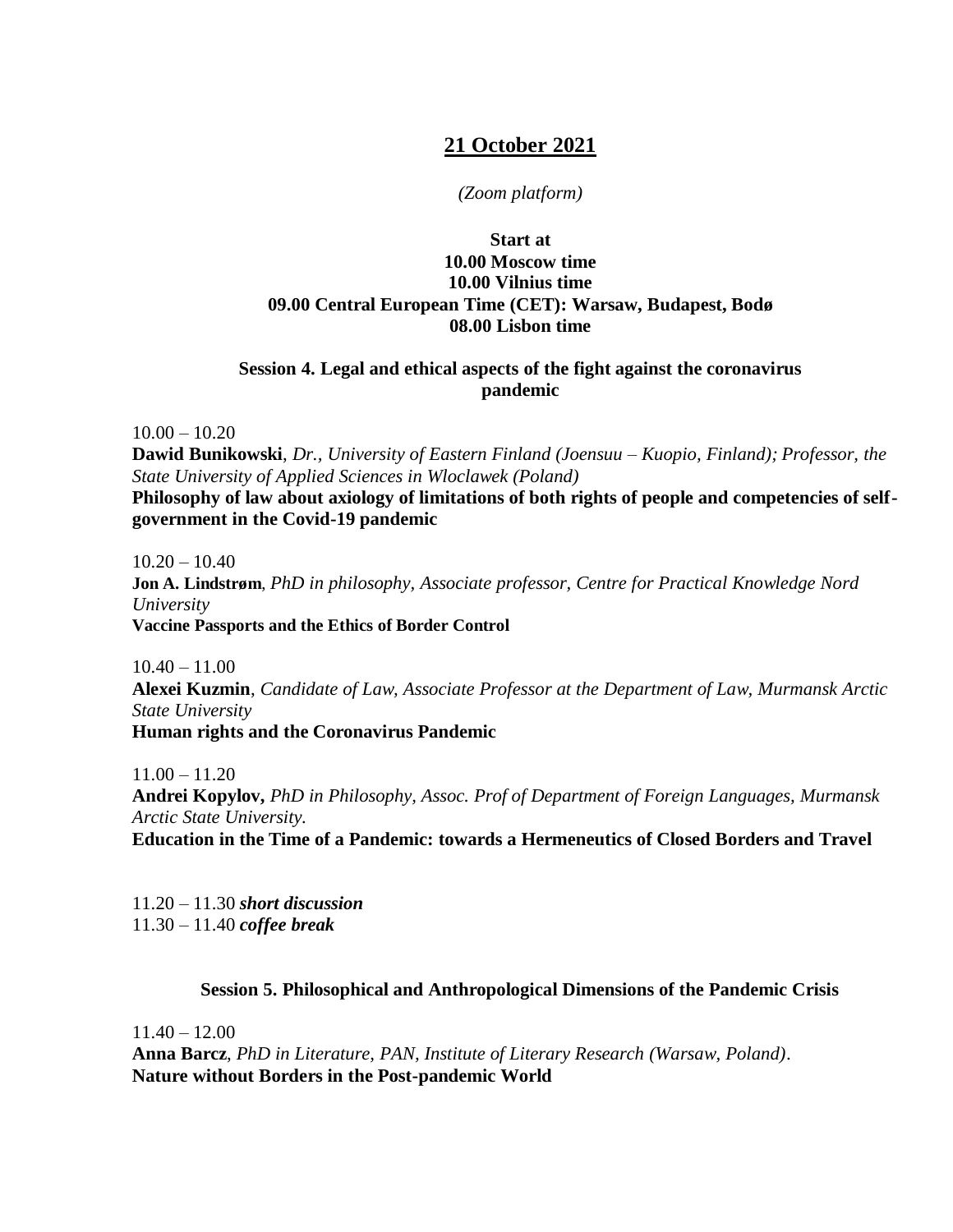$12.00 - 12.20$ 

**Alexandra Popova**, *PhD student, Murmansk Arctic State University* **The Border Between Hierarchical and Network Approaches to Researching the Coronavirus Pandemic**

 $12.20 - 12.40$ 

**Vasilii Voronov,** *PhD in Philosophy, Assoc. Prof of Department of Philosophy and Social Sciences, Murmansk Arctic State University*.

**The existential and cultural perspective of the COVID-19 pandemic: the design of new borders and the phenomenon of mood**

12.40 – 12.50 short discussion

12.50 – 13.00 coffee break

#### **Session 6. Crisis as a turning point: time for new solutions**

 $13.00 - 13.20$ 

**Jan Selmer Methi,** *Associate Professor of the Centre for Practical Knowledge at the Nord University (Bodø, Norway)*.

### **Pandemic, Borders and new technology – Distance Breaking Media (DBM)**

 $13.20 - 13.40$ 

**Aleksandr Sautkin***, PhD in Philosophy, Assoc. Prof of Department of Philosophy and Social Sciences, Murmansk Arctic State University*;

**Elena Philippova**, *MA in Sociology, independent researcher (Murmansk, Russia)* **Turning to face the nonhuman: new strategic ways to think about the pandemic**

13.40 – 14.00 *short discussion* 14.00 – 14.20 *coffee break*

### **Session 7. Thinking the borders…again**

 $14.20 - 14.40$ 

**Małgorzata Bieńkowska**, *Dr. hab., Professor, Director of Institute of Sociology, University of Bialystok, Poland.* 

**Phenomena of Borderland Foundation**

 $14.40 - 15.00$ 

**Teresa Nunes**, *Assoc. Professor, PhD, Directora do Curso de Estudos Europeus; Departamento de História, University of Lisbon, Portugal*

**Portuguese Border Perceptions on Borders – from the escape path to the sanitarian imposition 1950-2020**

15.00 – 16.00 *Final discussion*